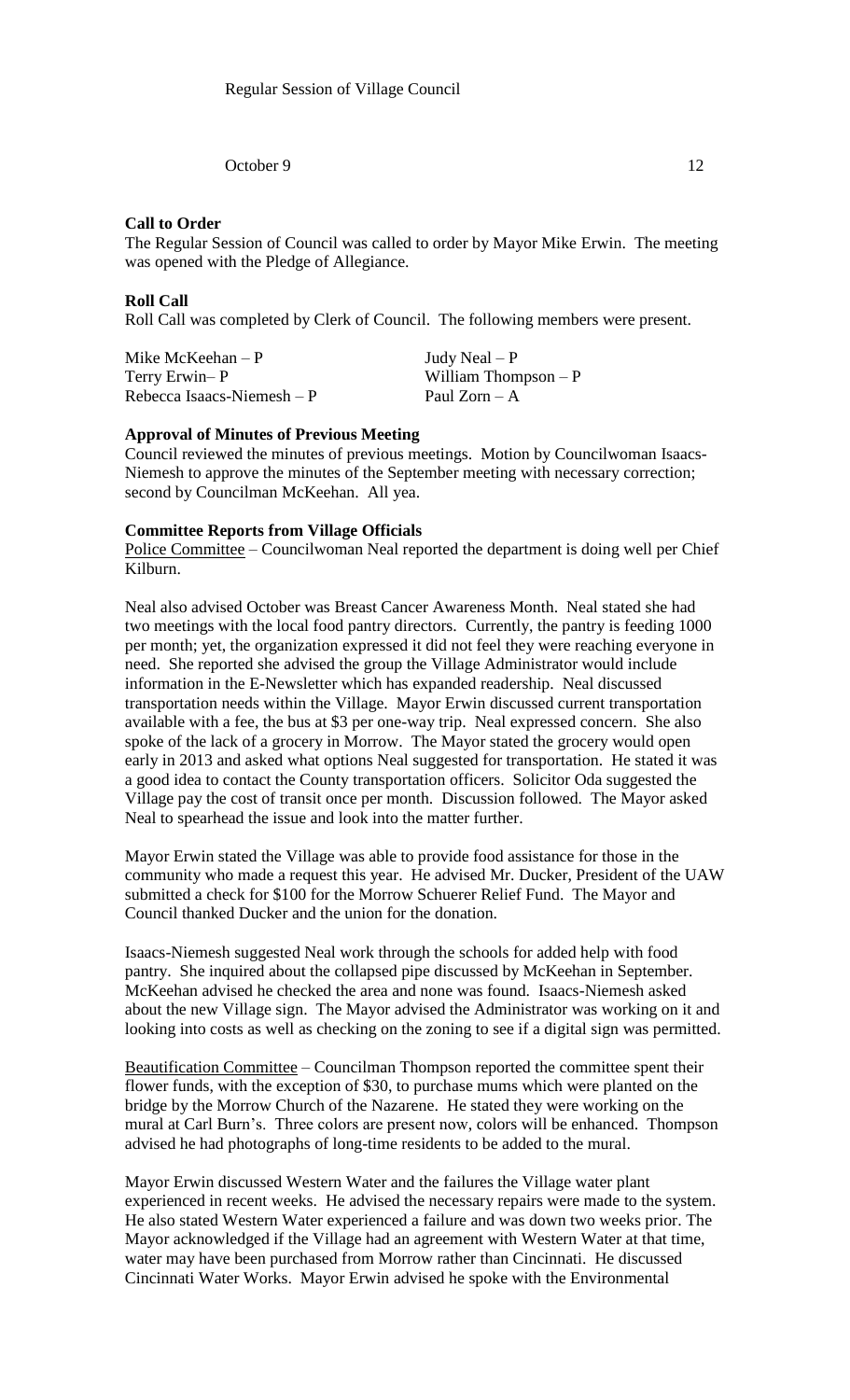### October 11 12

Protection Agency; he reiterated Morrow would like to maintain its system. He called for dialogue from Council regarding Western Water. He stated he'd like to bring the third well on line in the future. His concern was if the well field and water become contaminated, Morrow will have a problem.

Isaacs-Niemesh stated she felt action was needed as long as we will be selling and not buying water. She added our water plant is very old. Isaacs-Niemesh asked if there was any cost to the Village. The Mayor responded no and advised Western Water had a master metering valve and would pay any necessary costs. Neal asked if there were any downsides. The Mayor stated we will sell a good deal of water to Western water; water is an Enterprise Fund. Mayor Erwin advised he believed there is an opportunity, perhaps \$12,000 to \$30,000. McKeehan expressed he felt it was a good idea and a back-up with no cost to the Village. He wanted to be assured that a contract is drawn up to protect the Village legally, stating who has authority to open the valve in the future. Discussion followed. Neal stated money is needed to bring the third well on line. Thompson stated he has heard the horror stories; he referred to scorched earth policy. Thompson stated any agreement must be iron clad. He stated the web shows numerous attorneys listed for Western Water. Oda advised the Village ask Western Water to send a proposal and review pro and cons at that time. The Mayor asked for a consensus to get the conversation going. All yea.

Mayor Erwin stated the Village needs to replace the dump truck. When the next vehicle is needed in the future, capital improvement funds will be in the bank. McKeehan asked if ball joints were installed on the truck in question recently. Mayor Erwin stated a lot of work has been done on the truck; it is worth approximately \$5,000. The Mayor stated the cost of a new dump truck was \$55,000 with a snow plow, etc. Fiscal Officer, Kathie Koehler advised \$41,279 was available for a down payment and only be necessary to borrow \$13,670 from the bank. Neal asked for clarification on the fund, water or a set aside for vehicles. Isaacs-Niemesh asked what was in the Water Fund. Koehler responded \$600,000 in the Water and Operating Fund. Isaacs-Niemesh asked who the bid was from and if it was a State bid. Oda advised the Village was not required to use the State bid. If it did not, Village officials must do their own comparables and determine if it was the best option over the State bid. Koehler talked about funds, semi-annual payments and long term status. Isaacs-Niemesh asked the Mayor if the Village was in the shape to do this. She also asked about the pick-up truck and how the second truck was used. The Mayor said currently is has a variety of uses; the Administrator utilizes the truck. He stated we are looking into making it an emergency response vehicle. The Village is now in the black. Councilman Terry Erwin stated a tap-in from Western Water would pay for this in the future.

Oda stated an Ordinance has been read in title only and will require three readings if not passed on an emergency basis. Thompson asked about emergency status on the need for a truck. He listed other committees who may have acted before winter approached making it necessary for passing on an emergency basis. The Mayor stated it was previously discussed. Isaacs-Niemesh asked if both trucks had a plow. The Mayor responded yes. Neal asked how long it would take to acquire the truck; the Mayor responded 6 to 8 weeks.

Motion by Neal to waive the remaining readings of Ordinance #18-12; second by T. Erwin. Four yea, one nay by Thompson. Motion by Isaacs-Niemesh to approve Ordinance #18-12, to purchase a new dump truck; second by T. Erwin. Four yea, one nay by Thompson; motion carried.

#### **Ordinances/Resolutions**

Oda advised Resolutions were required to increase and decrease appropriations line items. Fiscal Officer Koehler advised \$500 must be moved for roof repairs at Thornton